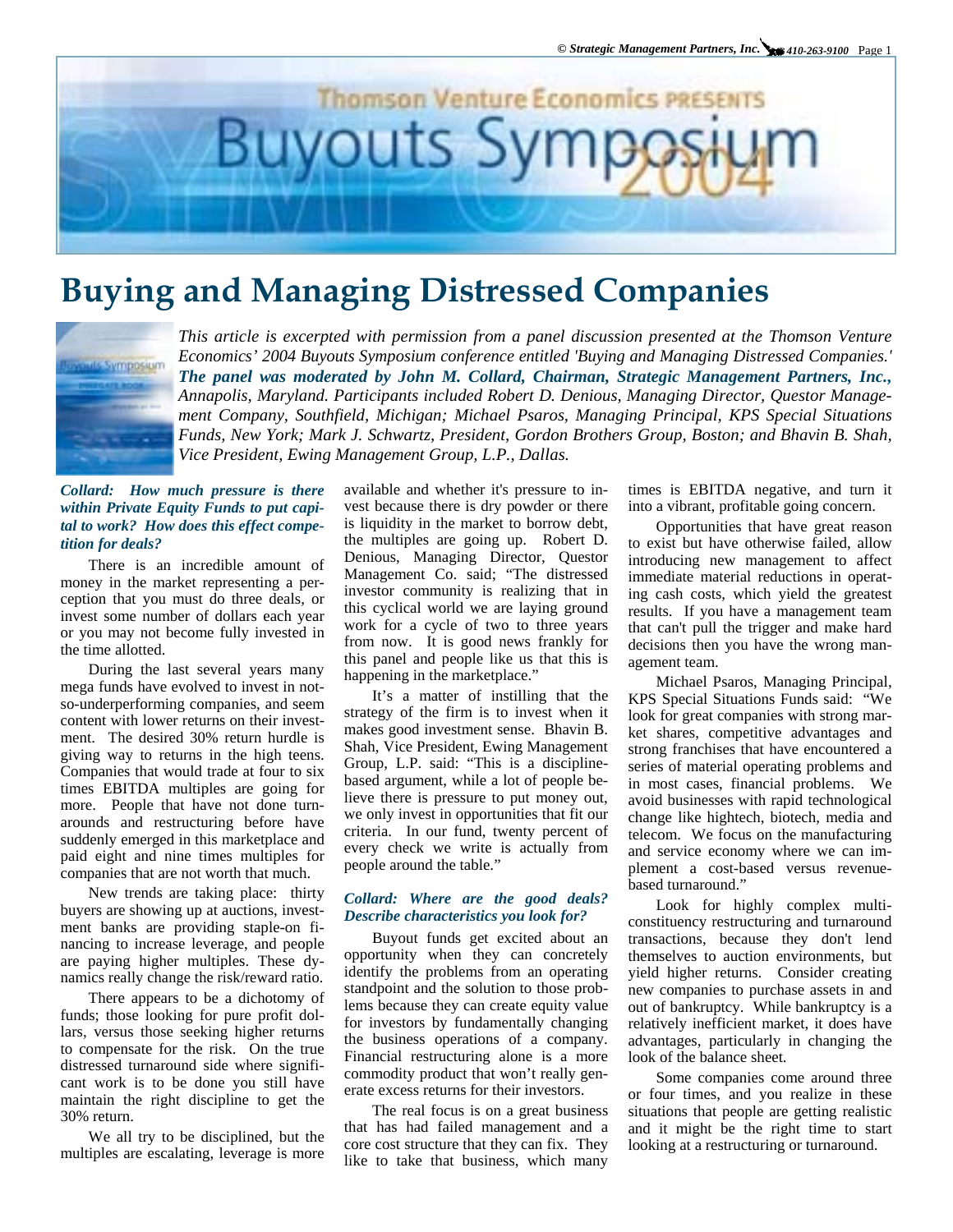Mark J. Schwartz, President, Gordon Brothers Group said: "We look at companies that are in some level of distress but have a definable brand or product or service that gives it a competitive advantage. We want to invest working capital into a company necessary to support new management, and avoid purely overleveraged situations. Our investment never becomes a cash consideration back to a seller."

# *Collard: What structures work to protect your investment? How do you control that money put into a company as equity will be used to fund future needs as opposed to pay for past sins?*

The timing and structure of your investment are both critical. While investments may end up as equity, they don't always go in as equity right away. When the investment is equity, the big issue becomes ownership control to protect what the cash is to be spent on.

Often the business is deteriorating rapidly, and if it's a company that you want to own, there is a tendency to rush to get in too quickly. Resist that urge, because you don't want to put money into a situation prematurely. If you put it in before you have control or the right structure, equity can quickly disappear to creditors. Avoid being the solution to existing creditors' problems — As soon as you write the check it becomes your problem, too.

Mr. Schwartz said: "It's critical to have our own people with operational expertise go in to analyze everything before we invest, whether it's real estate, IT, cash flows, or what's the buying plan for next season."

In order to make sure cash flows in the right way — there are alternative approaches. Consider becoming a senior secured lender with conversion rights, that way collateral is in place if you can't get control or the thing blows apart. Be sensitive to things like standstills and availability and what other lenders can do in terms of affecting your collateral base.

If you come in with equity initially, be certain to have control so you can bring in the right management team and take control of the cash. You can invest in situations where you don't have control, like preferred stock or convertible debt, but make sure that you have negative control rights so that nothing can be done without the approval of your securities. You obviously want to be at the table when any major decisions are being made. Always structure in some protection if you are not the control investor, then you can act in the best interest of your security. It is quite possible in bankruptcy to buy companies that are debt free from the start, which clearly helps the issue of protecting your investment.

Mr. Shah said: "You need strong aggressive management to stop depleting cash like crazy, implement the turnaround plan, and direct expenditures to only approved working capital needs. While it's a combination of some existing management, new management and ourselves, that is determined by the company situation."

# *Collard: How do you address the issue of leadership during a turnaround? Is it better to handle the operational aspects in-house or get outside help and focus on your next acquisition?*

Leadership is key. When investing in a company, not simply deleveraging the balance sheet, time and momentum are your enemies. There is a law of physics: things will continue in a certain direction unless some significant force changes the outcome. We all face the dilemma going into a distressed property of figuring out very quickly who is going to lead the company through significant change and drive the operational turnaround.

When you buy a company there really is a window of opportunity for change in leadership. While change is difficult, and it's a human condition not to want to change, the feel of the workers right down to the guy on the assembly line is ready for change. Take the opportunity to shake things up, not only because you are hemorrhaging cash, but because people are ready and thirsty for it, and if you don't do it as an owner you are going to lose your audience.

Mr. Denious said: "Do we buy the company, install someone temporarily, which we can do through our sister firm, or do we do a search, then bring in a long term manager? What we decide in most cases is that temporary is a dangerous road to go, we want committed management."

Is it appropriate to outsource? Investors in an operational turnaround find it very important not to be totally out of that process. It is important to be side-by-side with your management team, understanding at a very granular level what's going to happen. Sit with management teams and devise a hundred day plan. This gives you an appreciation for the deal as you are looking at what will work, and what won't. If you bring in outside people alone to do it and you are just the front investor you are in dangerous territory.

Mr. Schwartz said: "Irrespective of whether you choose an internal resource, permanent hire, or turnaround firm, it's critical that they must be there full-time.

You need to have someone on the ground that you are working with closely, it can't be fly in, spend two days and then going to do something else."

Only move forward if you have identified who the lead person is going to be and they have committed to a full-time engagement. Make sure that person is going to be there five days a week working with a team to affect change because things are happening three or four times more quickly than in a normal company that is operating well. You can plan for transition to bring in new people latter on, but it is critical to get your arms around it and have someone there, not just have someone who is parachuting in.

Mr. Shah said: "Approach a decision as if it were your own money. Who are the right resources to make the investment appreciate? More often than not we found that you do need outside involvement, somebody to stand as a big roadblock so that that ball stops falling lower, and to stop the deterioration. Then you can focus on other things, such as the top line."

#### *Collard: What are some of the most common obstacles that you run into when buying a distressed company, and how do you overcome them?*

Timing is always tight. You are either going to buy it in four weeks or the company might run out of cash, file bankruptcy, or be gone. Equity Buyout Funds are viewed as buyers of last resort because their capital is very expensive. To cope with this timing issue you must perform due diligence very quickly, get your hands around asset valuation, determine how you are going to improve operations, and what resources you will utilize. Mr. Collard said: "There is a distinct advantage to utilize professionals that bring C-Level operational, transactional, and turnaround expertise all together to determine what's wrong, how to fix it, and how much to pay for it."

Competition for deals is increasing. There are a lot more people now looking at the turnaround restructuring distressed space, from funds that don't necessarily do turnarounds and restructuring paying higher multiples, to distressed debt funds. Newcomers are investing in debt, but want an equity type return. Expect to deal with multiple parties to try to get a deal done as opposed to just the original equity holder. Find the fulcrum security in the capital structure. Is it equity, unsecured debt, secured, DIP financier? Negotiate with all parties, because any one of them could put a roadblock in front of you to make sure the deal doesn't go your way.